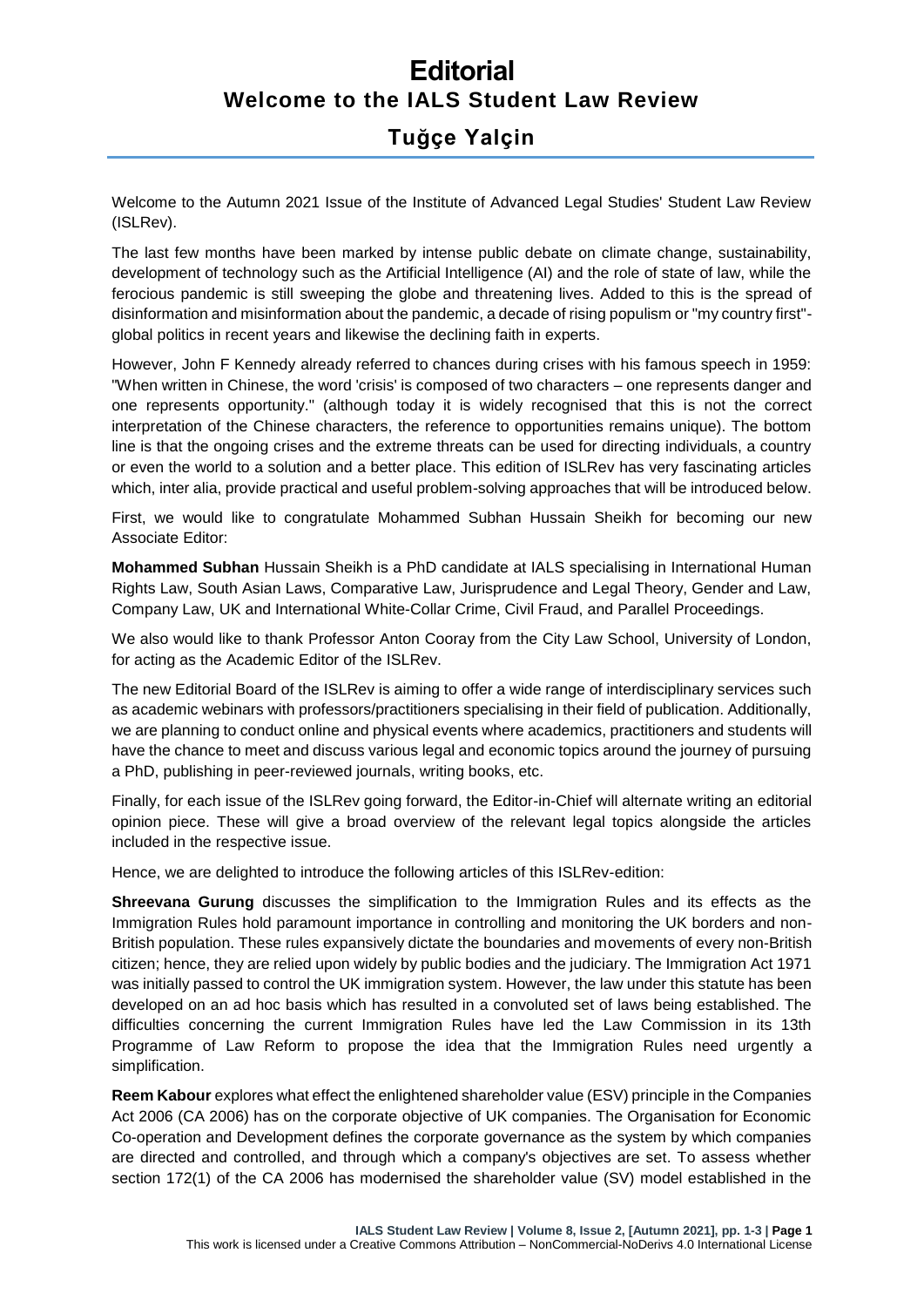pre-2006 case law, this article explores the impact of the legislation on subsequent corporate governance practices in the country, specifically regarding the reporting requirements found in later statutory instruments. Finally, it is concluded that despite legislators omitting to profoundly expand on the case law preceding the ESV provisions, rebranding SV with an 'enlightened' streak creates a margin for more fundamental changes, both legal and normative in nature in the future of the doctrine, should this be required.

**Alreem Kamal** discusses the right of non-refoulement which dictates that no refugee or asylum seeker is to be returned to any territory where he or she may face persecution, torture or other ill-treatment. This fundamental obligation is both of a customary nature and enshrined in numerous instruments, the most pertinent of which for the purposes of refugees being the Convention Relating to the Status of Refugees (known as the 1951 Refugee Convention or the Geneva Convention of 28 July 1951). Despite this, an alarming trend has emerged in the practice of states in direct contravention thereto. Several states have sought to curb refugee movement and intake through, inter alia, bilateral agreements and forcible repatriation. Considering this, the article undertakes a critical examination of the principle of non-refoulement, with a view to demonstrating its patent inviolability.

**Jacqueline Lee** provides a case comment on Case C-343/19 Verein fur Konsumenteninformation v Volkswagen AG which is an EU jurisdictional dispute about an Austrian consumer claim concerning vehicles that were defectively manufactured by a German company. The resulting decision by the Court of the Justice of the European Union (CJEU) granted jurisdiction for Austrian courts to hear the case. This case comment will proceed in five steps. Firstly, it provides a summary of the facts. Secondly, it lays down the jurisdictional rules per Brussels I Regulation 2012 (Brussels I) and the precedence surrounding Article 7(2) Brussels I on alternative jurisdiction for torts. Thirdly, it agrees with the CJEU that the place of final purchase before the scandal (ie, Austria) is the place of the initial damage. Fourth, it criticises the CJEU's characterisation of the case as one involving material damage rather than pure financial loss, while using reasoning from pure financial loss case to justify granting alternative jurisdiction in the present dispute. Finally, this comment laments that the CJEU failed to (i) clarify alternative jurisdiction rules for when the place of purchase and place of marketing are different and (ii) flesh out substantive criteria for what 'other specific circumstances' are required to grant Article 7(2) alternative jurisdiction.

**Luigi Pecorella** provides a critical overview of the existing legal rules concerning the subordination of shareholder loans and, in doing so, examines what function the Insolvency Law should assist when dealing with it. In financially distressed companies, shareholders have the tendency recorded throughout all the major jurisdictions to provide finance by way of loans for purposes of accomplishing a better position in the prospective insolvency proceedings to the detriment of the external creditors while "gambling" on the company's resurrection. Against such practice, the Insolvency Law seeks to intervene by subordinating this type of shareholder loans to the claims of the other creditors, thus upholding its nature of 'creditor protection law'. Moreover, the author analyses the development of the US Bankruptcy Law and the German Insolvency Law in this regard.

**Harleen Roop** discusses whether the definition of 'mental disorder' under the Mental Health Act 1983 (MHA) should encompass autism for the purpose of the compulsory detention. To be sectioned under the MHA, an individual must meet the definition of 'mental disorder' as per Sec 1(2). Despite the scarcity in academic scholarship concerning autism within the scope of the Act, the 'mental disorder' definition has been considered incredibly broad. This article seeks to highlight that the inclusion of autism under the MHA results in discriminatory detention based on autism-related behaviour; therefore, the removal of autism from the MHA is necessary. The author also analyses the legislative framework concerning compulsory detention as per Sec 2 of MHA and criticises the current safeguards as well as the relevant government and the legislative reports.

**Eeman Talha** examines whether the French law restricting the religious practice of the Islamic full-face veil amount to persecution within the remit of International Refugee Law, or whether it is a legitimate distinction under International Human Rights Law. Muslim women who wear an Islamic veil do so as a